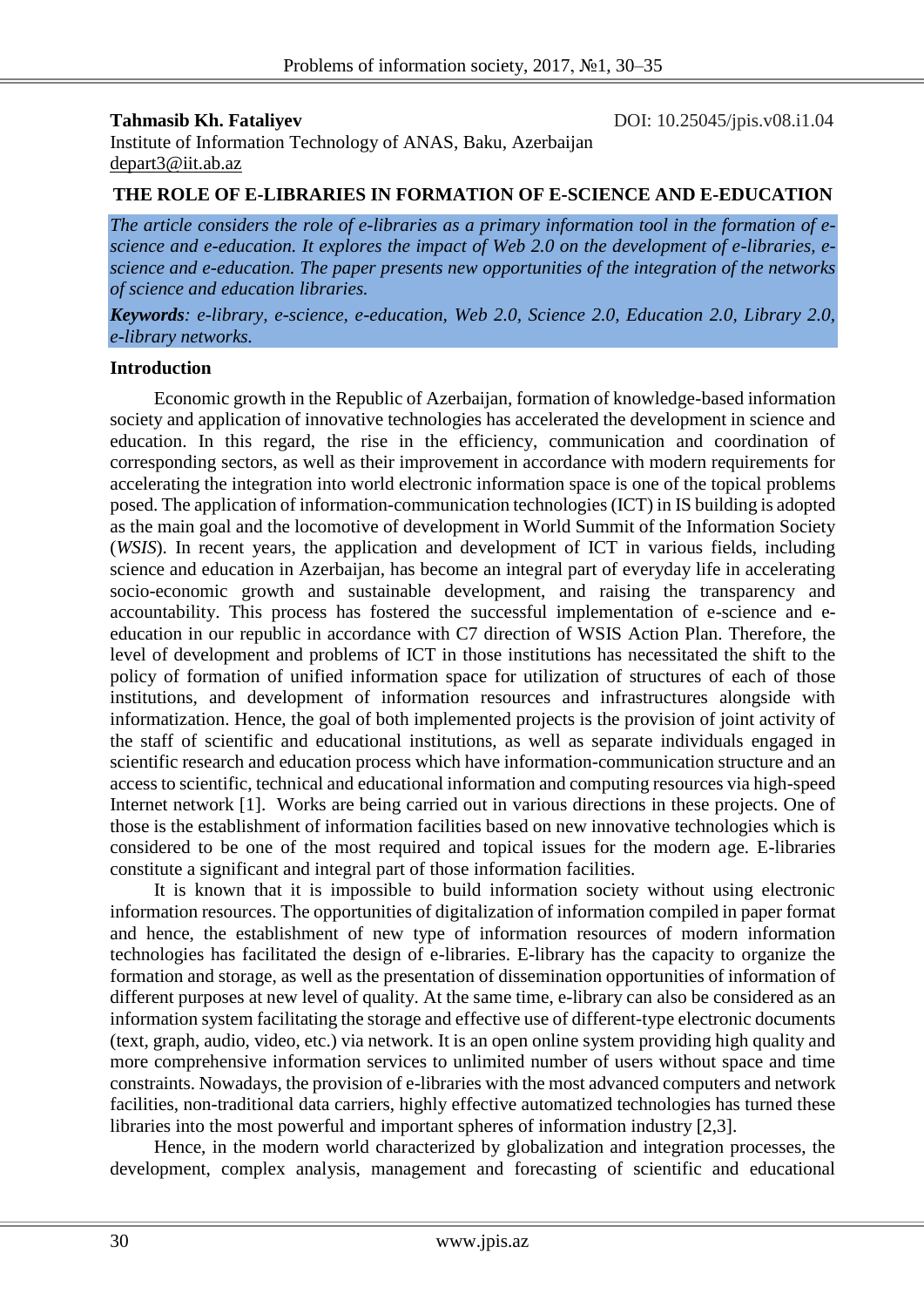activities can be realized on the basis of thorough information provision. As an integral part of information provision, e-libraries are crucial in addressing these issues. Above-mentioned issues emphasize the topicality of investigated issue once again.

#### **E-libraries as a primary information provision of scientific and educational systems**

Creation and acquisition of information resource is one of the main outcomes of creative, social and intellectual activity of human being. The level of development of information acquisition technologies and effective utilization of compiled information has significantly affected the development level of productive forces throughout the history. In this regard, libraries are irreplaceable in preserving the valuable historical-cultural, literature and scientific-philosophical heritage created by nations. They play an indispensable role in handing over the achievements acquired by human civilization through generations, and preserving and improving the intellectualmoral potential of the society.

Modern age is characterized by larger volume of information flow, more sophisticated information technologies with wider opportunities. Information technology bears a crucial role in this regard. Internet network has compiled a large volume of electronic resources and developed colossal information space consisting of bibliographic information on books, periodicals, articles and information databases. The role of e-libraries and information services systems is crucial in the establishment of such a gigantic information space. The primary goal of establishing e-libraries is the improvement of services provided to readers, raising promptness and efficiency of those, application of new methods of preserving cultural and scientific heritage constituting the library fund, preserving rare physical copies, as well as enlarging the library fund by attracting new sources and providing the scientific research activity with new and high-quality information. Building works of e-library and corresponding information infrastructure are being rapidly carried out in the world. Works in this direction have been commenced in 80's in Great Britain and 90's in the USA of the past century. Although these projects were being carried out by small working groups, firstly, those have attained a status of national programs and international projects in following years. As an example, "*eLib*" program in Great Britain [4], "*NDLP*" program in the USA [5], as well as "*Global Info*" in Germany [6] and e-library projects in Japan [7] can be shown. It is to be noted that such projects receive comprehensive state financing. Consecutive works are being conducted in this direction since 1995 in Russia [8] and 1996 in Belarus [9]. "Scientific electronic library" project of our northern neighbor operates successfully [10]. "Russian National Reference Index" analyticalinformation system was developed for the evaluation of the activity of authors, scientific journals and scientific organizations based on bibliographic and scientometric analysis on its basis [8]. This system has the capacity to evaluate the scientific activity and support the development of science.

The development of physical-technical bases of libraries and improvement of their activity is regularly supported by the state in Azerbaijan. The government of Azerbaijan has adopted a decree "On the state of library activity in the Republic of Azerbaijan and measures to improve it" in 1996 [11]. The law of the Republic of Azerbaijan "On the library activity" was put into force in 1999 [12]. The Order "On the improvement of the activity of libraries in Azerbaijan" adopted by the President of the Republic of Azerbaijan dated 20 April 2007 has become a turning point in addressing these issues [12]. As one of the outcomes of the Order, ANAS Central Library of Science (CLS) can be shown. In order to build the physical-technical bases of ANAS CLS and ICT infrastructure in accordance with modern standards, it is considered to establish e-library system and comply its activity with world standards, as well as to address and conduct the following issues:

- Digital conversion of printed works in the library fund;
- Purchase of electronic scientific resources for other sources;
- Cataloging of electronic publications;
- Organization of information storage;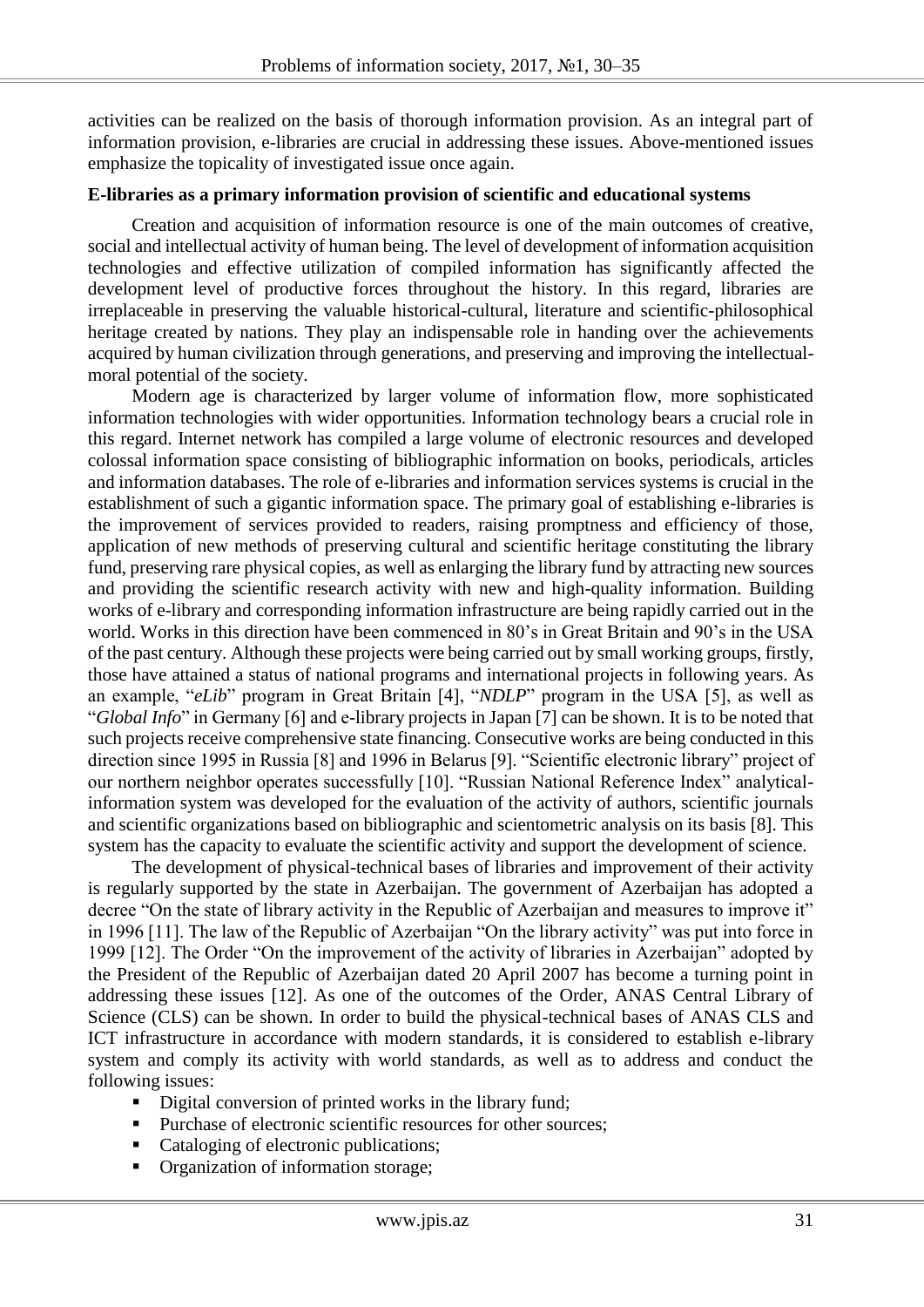- **•** Organization of information search and acquisition;
- Information security issues, etc.

The primary purpose of establishing ANS CLS is to consider international expertise and make the organization of library activity more efficient by application of modern technologies, facilitate reader-library relations, establish a unified library system which would integrate scientific entities and organizations of ANAS with the libraries of other institutions within the country and world library systems by employing the latest technology and equipment, and as a result, to shape an intellectual environment complying with modern and the world standards.

It is to be particularly noted that special attention is devoted to the expansion of national content, protection and development of national-cultural heritage of our country, as well as its use via advanced technologies and the improvement of knowledge of population amidst the development of information society in our country [13]. The expansion of ICT application and electronic library network is one of the direction of action plan in this sphere.

# *Sphere of Influence of Web 2.0*

The development of ICT, particularly Internet and web technologies in the world, ongoing phenomenon of digitalization has fostered the emergence of various terms such as Science 2.0, Open science 2.0, Education 2.0, and Library 2.0.. Those are characterized by the spheres of activity based on the scientific exchange or cooperation principles with the application of ICT, and in particular *Web 2.0*. The use of cooperative technologies, such as wiki, blog and video-journal, bears a crucial importance for sharing ideas, information or scientific outcomes. A common feature of the scope of influence of these notions is to achieve greater "openness" (accessibility), shorter publication terms (for example, via scientific wikipages), rapid feedback (for example, by using social networks) or higher degree of participation and cooperation (for example, virtual research environment). Abovementioned notions characterize the issues on the spotlight of each research structure.

Open science is engaged in regulation of the activities in open research as possible and understood as an "open" use of joint works and research outcomes and independent actions shared for any purpose by everyone in such environment [14]. This concept ensures the openness of all phases of research works for public use by comprising open software tools, accessible publications or open research processes. Science 2.0 and Education 2.0 strengthens the influence of social media on research, education or publication processes in particular. The intended purpose of Science 2.0 and Education 2.0 is related to the research of new Internet technologies, including social media and the application of new methods of all phases of education. In turn, Science 2.0 facilitates the Open Science, while it is not public as such. For example, a particular research group can work together in social media environment regarding any publication, and publish the final work in a licensed journal. In contrast, Open Science can emerge without using any tool of Science 2.0. Notwithstanding this, we encounter a paradoxical situation with the emergence of open (public) web-based scientific communication and Science 2.0: on one hand, research generates multiple available (and usually, free of charge) information, on the other hand, researchers complain regarding information overload and low number of filters providing quality control. This problem pertains to Education 2.0 as well. Despite that, the management of the emerged information opulence is addressed as a separate problem in parallel.

The concept of Library 2.0 as a new approach to library services directed to the participation of main target users and cooperation among them via *Web 2.0* [15]. With this tool, library services are re-evaluated and updated in order to comply with changing requirements of users. An active and competent user is an integral part of it. The flow of information and ideas, directed from library to reader and vice-versa, fosters regular, rapid and dynamic development and improvement of library services. Regardless the virtual character of services, a user becomes a participant, creator and consultant at the same time. The future role of scientific libraries (Library 2.0) has two main aspects: 1) application of new methods of services and exchange, as well as acquiring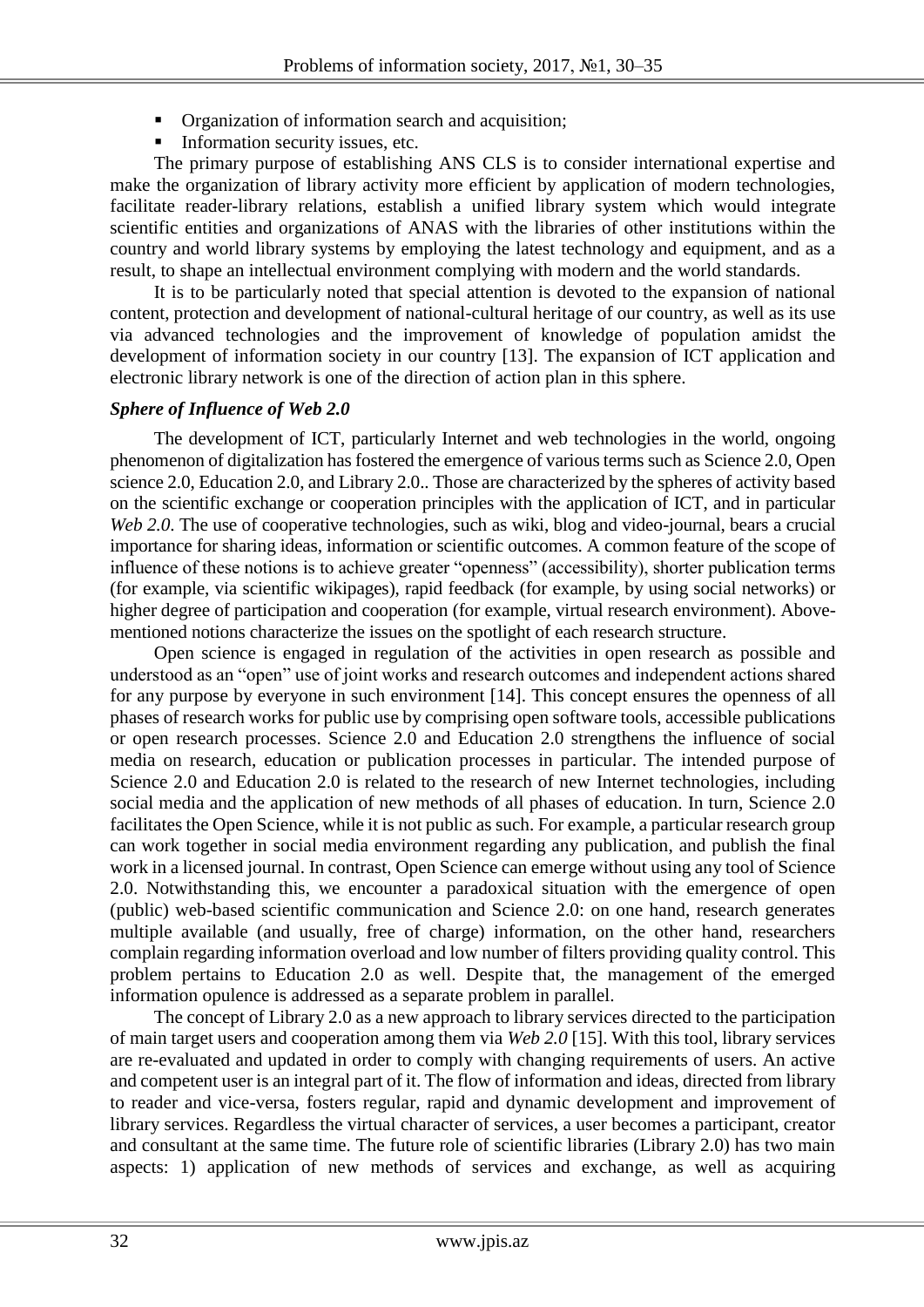corresponding scientific outcomes by attracting the attention of researchers for the distribution of scientific content; 2) dealing with the processing of growing information load, integration of various content sources within a library or among libraries, and support for the assessment capacity of the quality of research products.

At present, libraries and digital information structures provide the scholars with subjectoriented information at a national level. In future libraries (Library 2.0), there will emerge an opportunity to provide momentously an online usable information among researchers via Science 2.0 tools. Scientific libraries will establish necessary information technologies infrastructure and supply the services of new quality via profiles in existing information units, including wikis, blogs, virtual research environment or social media. All of them are necessary for providing the support for distributed information provision. *ScholarLib* can be shown as an example for such tools [16]. The aim of *ScholarLib* is to maintain the accessibility of academic information via social media networks, etc. by portals of scientific libraries. Libraries do not only act as information providers. They also provide additional services supported in publication processes and providing sustainable environments for all research products to researchers as in Science 2.0. At the same time, adoption and application of Science 2.0 technologies creating opportunities for new paradigms for literature search will play an important role in the development of libraries.

## **Role of e-libraries in integration of e-science and e-education**

Modern theoretical and methodological advantages of scientific research are defined by the application opportunities and their relation with education. As an integral part of a thorough system in information society, knowledge also occupies a central place in the integration of science, education and production. In order to accrue the leading role to Azerbaijan in this sphere, it is planned to carry out this process step by step and to achieve the integration based on scientific, methodological, education and production bases. The issue of integration of science and education is not new and the ways of addressing this issue has always been on the spotlight. One of the main directions of multi-purpose integration serves to the growing participation of scholars in education, as well as teachers and students in scientific research works. As a result, it is pursued 1) to increase the efficiency of research works; 2) to improve the quality of education and scientific-technical training of staff, as well as efficient utilization of budget resources; 3) to attract young people to research and design sphere, etc. The role of large-volume information provision created as a result of traditional libraries, e-libraries, networks of e-libraries, and the integration of those is crucial. Both of e-science and e-education, in turn, carries out the addressing of this problem, and this process accelerates their integration. Figure 1 presents the structural scheme of mutual integration of the networks of local and international scientific and educational libraries. As seen from Figure 1, AzScienceNet network platform of e-science and AzEduNet network platform of e-education are main bases of formation of such integration process.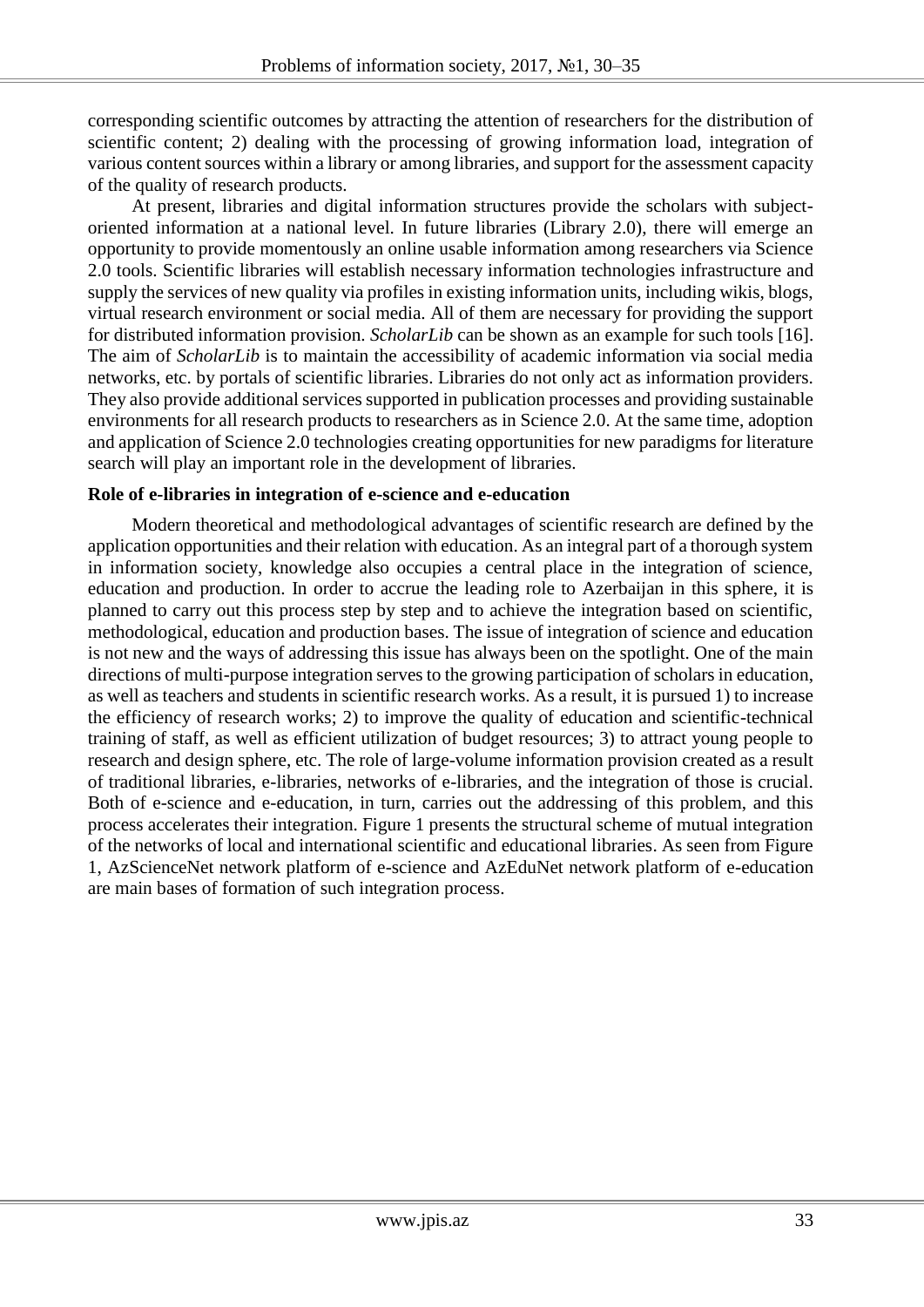

Figure 1. Integration scheme of e-library networks

The integration of library networks of scientific and educational institutions facilitates the rapid increase of scientific and educational Information, its more convenient use of and high-speed dissemination, as well as more rapid recognition of science and education system of Azerbaijan in an international environment. At the same time, as a result of such integration, efficient results can be obtained in administrative decision-making, thanks to the improvement of information provision. Moreover, with the application of bibliometrics, scientometrics and webometrics, a large volume of scientific data gathered in such sources, the issue of evaluation of scientific activity at national, regional and institutional levels (and at the level of separate scholars) can be addressed more easily.

# **Conclusion**

The issue of establishing e-libraries in modern times occupies a noteworthy place in the formation of information society. The establishment of e-libraries and library networks of science and education systems as well as their integration with each other and international networks will accelerate the development and integration of e-science and e-education within the country. As a result, the provision of high quality and promptness of library services will lead to the improvement of scientific research and training works conducted in scientific and education institutions and the efficiency of staff training as well as the development of science and education in compliance with the world standard and the rapid integration into the space of science and education of the world.

*This study has been conducted with financial support of the Science Development Foundation under the President of the Republic of Azerbaijan – Grant № EİF-2014-9(24)- KETPL-14/02/1*